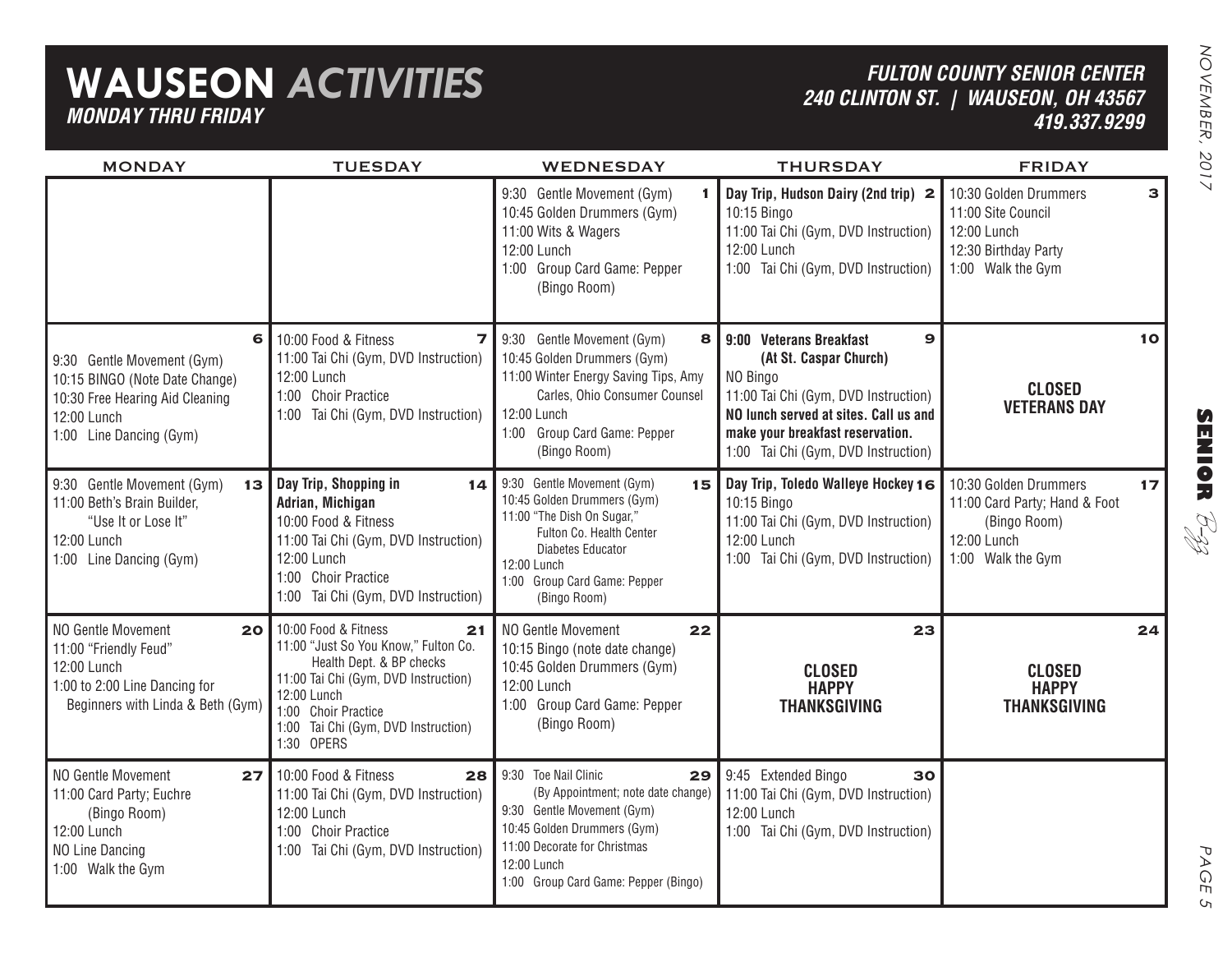*ARCHBOLD - SCOUT CABIN MON., WED., & FRI.*

# **ARCHBOLD / FAYETTE** *ACTIVITIES*

*FAYETTE - FAMILY LIFE CENTER TUES., & THURS.*

| <b>MONDAY</b>                                                             | <b>TUESDAY</b>                                                                                                                                                 | <b>WEDNESDAY</b>                                                                                                  | <b>THURSDAY</b>                                                                                                                                                            | <b>FRIDAY</b>                                                                                                                                            |
|---------------------------------------------------------------------------|----------------------------------------------------------------------------------------------------------------------------------------------------------------|-------------------------------------------------------------------------------------------------------------------|----------------------------------------------------------------------------------------------------------------------------------------------------------------------------|----------------------------------------------------------------------------------------------------------------------------------------------------------|
|                                                                           |                                                                                                                                                                | 11:00 "Just So You Know"<br>& Free BP Checks.<br>Fulton Co. Health Dept.<br>12:00 Lunch<br>1:00 Games             | Day Trip, Hudson Dairy (2nd trip) 2<br>10:00 Site Council & Nutrition<br><b>Education</b> ; Maintaining<br>Nutrition As We Age<br>10:30 Bingo<br>12:00 Lunch<br>1:00 Cards | 10:00 Site Council & Nutrition<br>$\mathbf{3}$<br><b>Education</b> ; Maintaining<br>Nutrition As We Age<br>10:30 Bingo<br>12:00 Lunch<br>1:00 Word Games |
| 11:00 Wheel of Fortune<br>6 <br>12:00 Lunch<br>1:00 Puzzles               | 11:00 "Sustain Your Brain,"<br>7 I<br>Lynn Ritter, Alzheimer's<br>Association<br>12:00 Lunch<br>1:00 Games                                                     | 10:30 Bingo (Note Date Change) 8<br>12:00 Lunch<br>1:00 Cards & Games                                             | <b>FAYETTE SITE IS CLOSED</b><br>$\mathbf{9}$<br>Join us at the Veterans Breakfast.<br>St. Caspar Parish, Wauseon.<br>Reserve your breakfast at<br>419-337-9299            | 10 <sup>1</sup><br><b>CLOSED</b><br><b>VETERANS DAY</b>                                                                                                  |
| 11:00 Zingo<br>13 <sup>1</sup><br>12:00 Lunch<br>1:00 Games               | Day Trip, Shopping,<br>Adrian, Michigan<br>11:00 "Crafters' Corner" with<br>Lindsay of Whitehouse<br><b>Country Manor</b><br>12:00 Lunch<br>1:00 Cards & Games | 14 11:00 Music with Lauren,<br>Fulton Co. Health Center<br>12:00 Lunch<br>1:00 Word Games                         | 15 Day Trip, Walleye<br><b>Hockey Game</b><br>10:30 Bingo<br>12:00 Lunch<br>1:00 Puzzles                                                                                   | 16 10:30 Bingo<br>17<br>12:00 Lunch<br>1:00 Cards                                                                                                        |
| 11:00 Left Center Right<br>Dice Game<br>12:00 Lunch<br>1:00 Cards & Games | 20 11:00 "Just So You Know"<br>21<br>& Free BP Checks,<br>Fulton Co. Health Dept.<br>12:00 Lunch<br>1:00 Word Games                                            | 10:30 Bingo<br>22<br>(Note Date Change)<br>12:00 Lunch<br>1:00 Puzzles                                            | 23<br><b>CLOSED</b><br><b>HAPPY</b><br><b>THANKSGIVING</b>                                                                                                                 | 24<br><b>CLOSED</b><br><b>HAPPY</b><br><b>THANKSGIVING</b>                                                                                               |
| 11:00 Zingo<br>27<br>12:00 Lunch<br>1:00 Word Games                       | 11:00 Music with Lauren,<br>28<br>Fulton Co. Health Center<br>12:00 Lunch<br>1:00 Puzzles                                                                      | 11:00 "Crafters' Corner" with<br>29<br>Lindsay of Whitehouse<br><b>Country Manor</b><br>12:00 Lunch<br>1:00 Cards | 10:30 Bingo<br>30<br>12:00 Lunch<br>1:00 Games                                                                                                                             |                                                                                                                                                          |

**SENIOR** B-zz

> PAGE PAGE 7  $\vee$